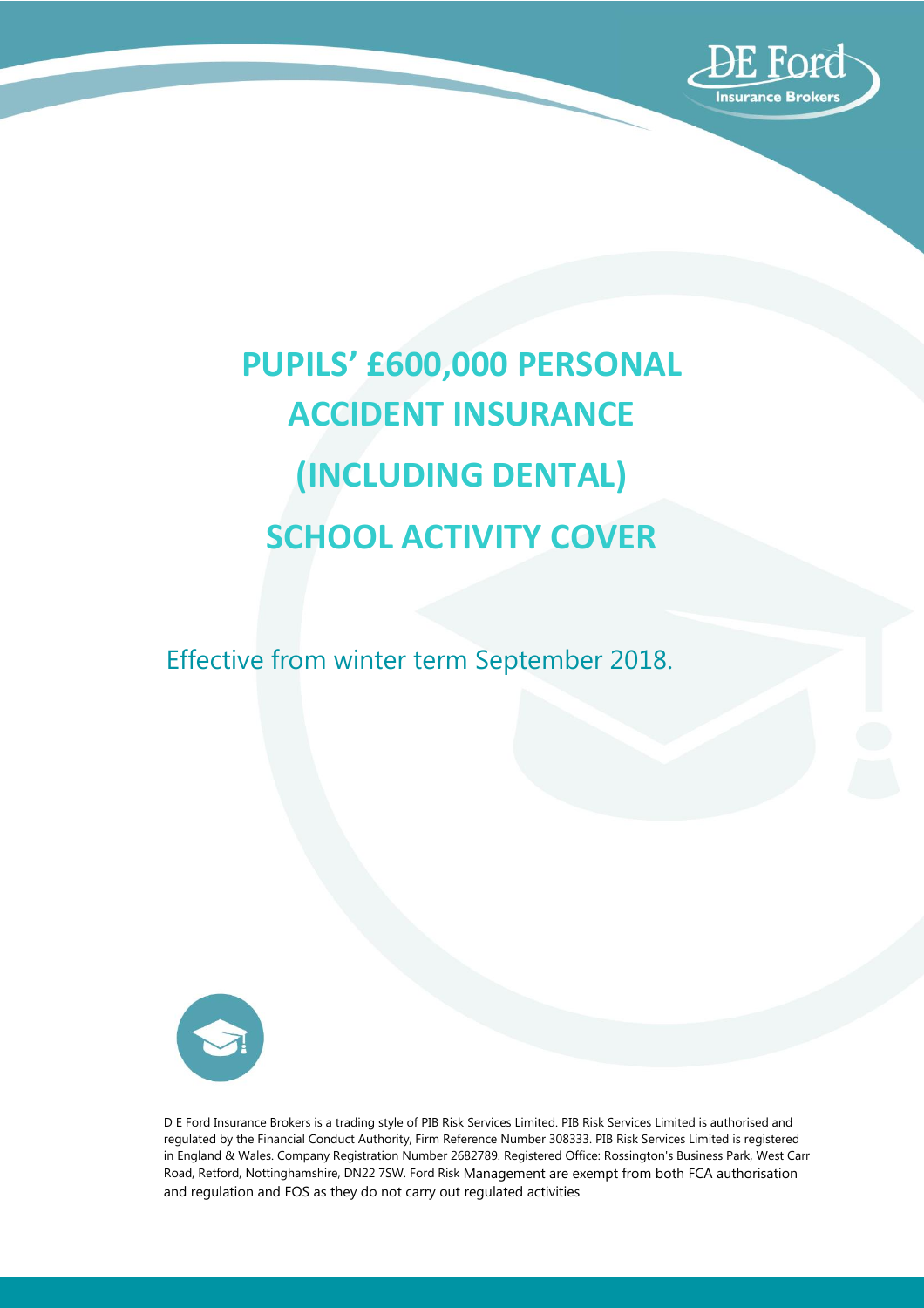## POLICY DETAILS EFFECTIVE FROM WINTER TERM 2018

This document is intended to be a summary of the Personal Accident including Dental cover which your child's school has in place, it does not contain the full terms and conditions of the policy. These are contained in the schedule and policy wording, held by the school and available for inspection, which together form the policy document.

### **INSURERS**

This personal accident insurance is provided by AVIVA.

## THE COVER

The insurers will pay the sum insured shown in the schedule (below) for accidental bodily injury to an insured person occurring during the period of insurance which within 24 months of the date of the accident solely directly and independently of any other cause results in any of the benefits listed in the schedule. The cover also includes treatment for dental injury, and emergency dental treatment.

## PERIOD OF INSURANCE

The school operates this policy on an annual basis with renewal due at the start of each winter (September) term. Premiums are paid annually or in termly instalments by the school.

## OPERATIVE TIME OF THE POLICY

**24/365** – cover is operative from the pupil's arrival at school on the first day of term and continues 'Whilst at school or during any activity arranged through the school' The journey to and from school is excluded, subject to the school renewing the policy.

## MAKING A CLAIM

In the first instance please contact the Schools broker who will assist you with the process of making a claim:

D E Ford Insurance Brokers Poppleton Grange Low Poppleton York YO26 6GX

Tel: 01904 784141

Email: [schools@deford.co.uk](mailto:schools@deford.co.uk)

## CANCELLATION RIGHTS

The Personal Accident policy is provided in the name of the school and cancellation rights are not applicable.

## IF YOU HAVE A COMPLAINT

We hope that you will be very happy with the service provided. However, if for any reason you are unhappy with it, the complaint process can be found in the policy document available from the school.

Following the complaints procedure does not affect your right to take legal action.

## FINANCIAL SERVICES COMPENSATION SCHEME

AVIVA are members of the Financial Services Compensation Scheme (FSCS). You may be entitled to compensation from the scheme if AVIVA cannot meet their obligations, depending on the type of insurance and circumstances of your claim.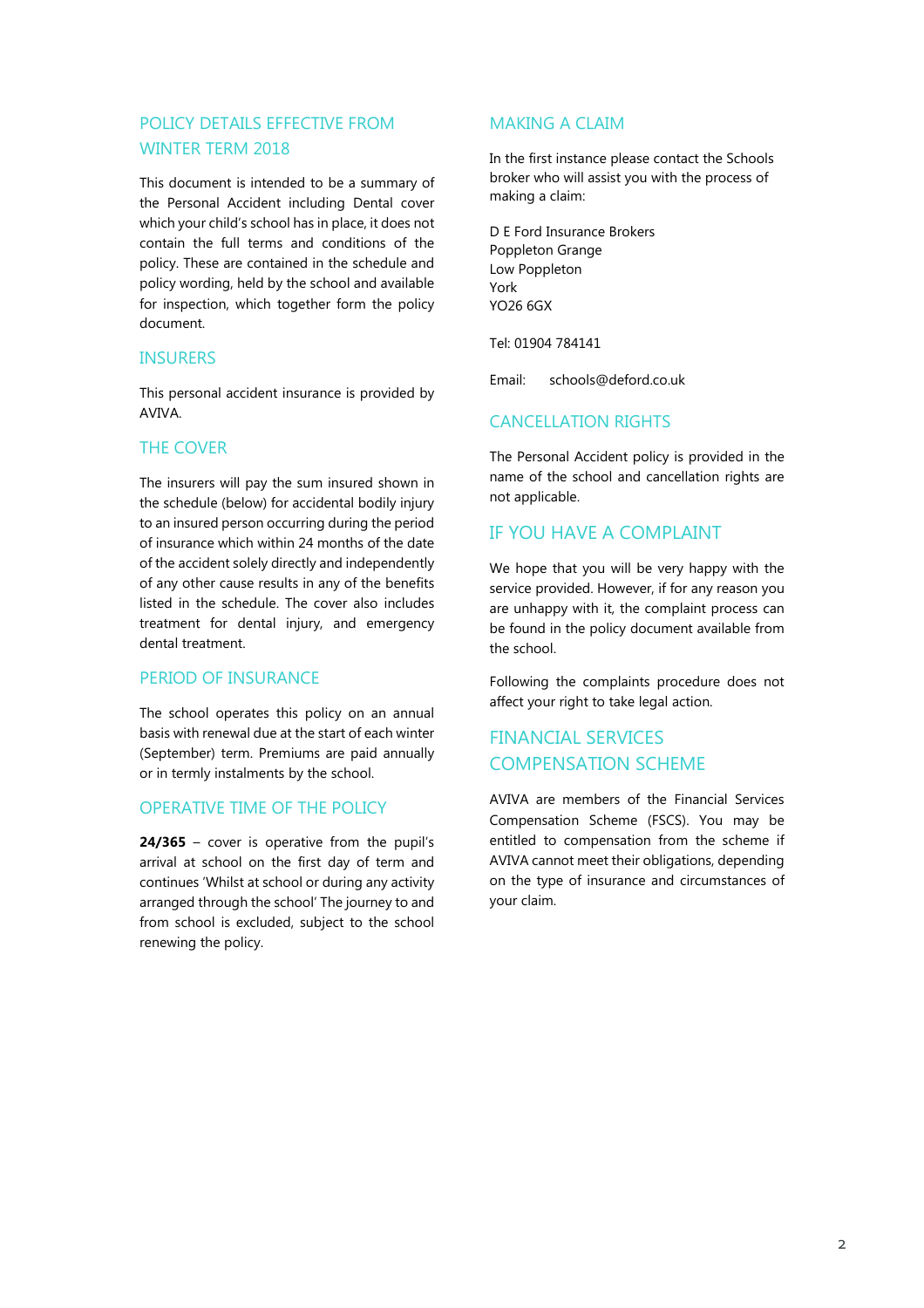## PERSONAL ACCIDENT COVER

| BENEFITS FOLLOWING ACCIDENTAL BODILY INJURY                   | <b>PUPILS AND STAFF</b> | <b>GOVERNORS AND</b><br><b>VOLUNTEERS</b>                 |
|---------------------------------------------------------------|-------------------------|-----------------------------------------------------------|
| 1. Total organic paralysis                                    | £250,000                | £100,000                                                  |
| 2. Total loss of intellectual capacity                        | £250,000                | £100,000                                                  |
| 3. Total loss of sight in both eyes                           | £250,000                | £85,000                                                   |
| 4. Total loss of both upper limbs or both hands               | £250,000                | £85,000                                                   |
| 5. Total loss of both lower limbs or both feet                | £250,000                | £85,000                                                   |
| 6. Total loss of one upper limb and one lower limb            | £250,000                | £85,000                                                   |
| 7. Total loss of one hand and one foot                        | £250,000                | £85,000                                                   |
| 8. Total loss of one upper limb or one hand                   | £120,000                | £20,000                                                   |
| 9. Total loss of one lower limb or one foot                   | £120,000                | £20,000                                                   |
| 10. Total loss of use of lung                                 | £120,000                | £20,000                                                   |
| 11. Total loss of sight in one eye                            | £120,000                | £20,000                                                   |
| 12. Total loss of hearing in both ears                        | £120,000                | £20,000                                                   |
| 13. Total loss of hip or knee or ankle                        | £100,000                | £16,000                                                   |
| 14. Total loss of use of back/spine below the neck (no spinal |                         |                                                           |
| cord damage)                                                  | £100,000                | £40,000                                                   |
| 15. Total loss of use of neck/cervical spine (no spinal cord  |                         |                                                           |
| damage)                                                       | £75,000                 | £30,000                                                   |
|                                                               |                         |                                                           |
| 16. Total loss of use of shoulder or elbow                    | £75,000                 | £10,000                                                   |
| 17. Total loss of use of one thumb                            | £65,000                 | £10,000                                                   |
| 18. Total loss of use of wrist                                | £65,000                 | £10,000                                                   |
| 19. Total loss of use of jaw                                  | £40,000                 | £10,000                                                   |
| 20. Total loss of use of kidney                               | £35,000                 | £5,000                                                    |
| 21. Total loss of big toe                                     | £35,000                 | £5,000                                                    |
| 22. Total loss of hearing in one ear                          | £25,000                 | £5,000                                                    |
| 23. Total loss of finger                                      | £25,000                 | £5,000                                                    |
| 24. Total loss of taste and smell                             | £25,000                 | £2,000                                                    |
| 25. Total loss of spleen                                      | £20,000                 | £5,000                                                    |
| 26. Total loss of any other toe                               | £10,000                 | £2,000                                                    |
| 27. Total loss of natural tooth (excluding deciduous (milk    | £2,000 per tooth        | £2,000 per tooth                                          |
| teeth)                                                        | £1,250 per tooth        | £1,250 per tooth                                          |
| (a) Total permanent physical loss of anterior tooth (canine   | Up to £500 per tooth    | Up to £500 per tooth                                      |
| or incisor)                                                   | Up to £500 per tooth    | Up to £500 per tooth                                      |
| (b) Total permanent physical loss of posterior tooth (molar   |                         | But not exceeding £2,400 But not exceeding £2,400         |
| or pre-molar)                                                 |                         | for all teeth partially lost for all teeth partially lost |
| (c) (i) Partial loss of anterior and/or posterior tooth       |                         | and/or all teeth suffering and/or all teeth suffering     |
| (ii) Total loss of vitality of a permanent natural tooth      | total loss of vitality  | total loss of vitality                                    |
|                                                               |                         |                                                           |
| 28. Accidental death                                          | £10,000                 | £10,000                                                   |
| 29. In the event of the insured person sustaining any         |                         |                                                           |
| permanent disability not specified above the benefit          |                         |                                                           |
| payable shall be calculated by assessing the degree of        |                         |                                                           |
| disability in relation to benefits $1-27$ .                   |                         |                                                           |
|                                                               | £250,000 or £600,000    |                                                           |
| MAXIMUM BENEFIT ANY ONE INSURED PERSON                        | when the supplemental   | £100,000                                                  |
|                                                               | benefit is payable      |                                                           |
| MAXIMUM ACCUMULATION LIMITS                                   |                         |                                                           |
| Any one accident                                              | £50,000,000             | £50,000,000                                               |
| Any one aircraft                                              | £50,000,000             | £50,000,000                                               |
|                                                               |                         |                                                           |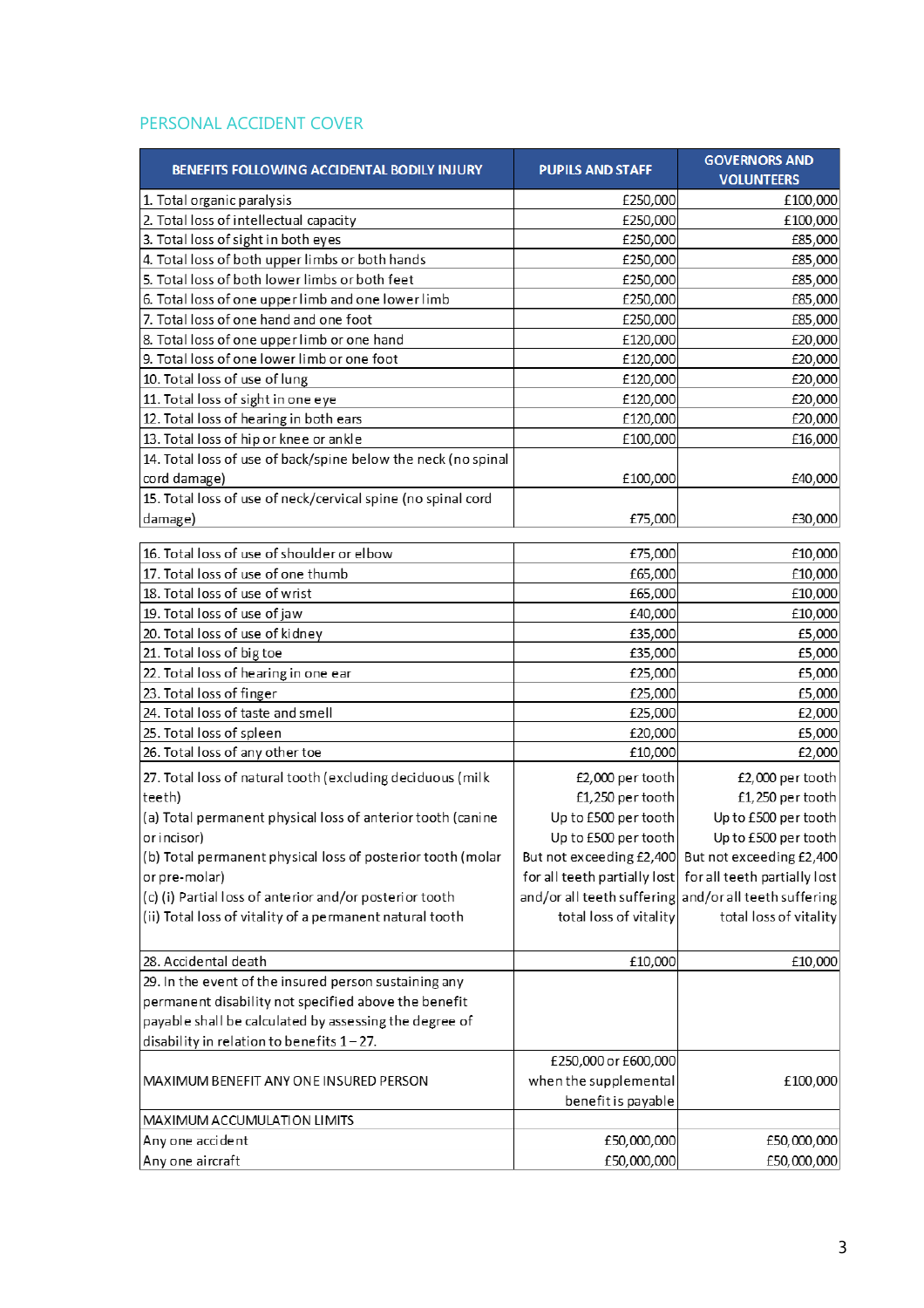## Automatically included Extensions

## **EXTENSIONS**

- Facial Disfigurement Benefit Permanent scarring or permanent burns to the face up to a maximum of £6,000
- Burns and Scalds Benefit Permanent scarring caused by burns up to £10,000
- Supplemental Benefit Up to £350,000 in the event of the insured person sustaining one, or more than one, form of permanent disability where total compensation of £250,000 or more becomes payable for a permanent disability under benefits 1 to 27 and 29 in the schedule above and/or the burns and scalds and the facial disfigurement benefit
- Estate Administration  $f1,000$  towards the cost of obtaining letters of administration incurred in relation to death
- Coma Benefit £25 per day for each day of continuous unconsciousness up to a maximum of 365 days
- Funeral Expenses Up to a maximum payment of £10,000
- **Hospitalisation** Up to a maximum of  $£50$  $\bullet$ per day up to a maximum of 365 days
- Medical Expenses Up to £15,000
- Rehabilitation Expenses Up to £15,000

## Significant or Unusual Exclusions or Limitations

The Personal Accident section does not cover:

- Any gradually operating cause
- Any naturally occurring condition or degenerative process
- Sickness or disease

### DENTAL COVER

| <b>BENEFITS</b>                                    | <b>CATEGORY A</b>               |
|----------------------------------------------------|---------------------------------|
| <b>Emergency dental treatment</b>                  | Up to £2,000                    |
| Incidental expenses                                | Up to £125                      |
| In-patient hospitalisation                         | £125 per night up to 365 nights |
| Mouth cancer treatment                             | Up to £12,000                   |
| Surgical extraction of third molars (wisdom teeth) | £125                            |
| Treatment for dental injury                        | Up to £10,000                   |

## Significant or Unusual Exclusions or Limitations to Dental section

The Dental section does not cover:

- Treatment for dental injury caused intra-orally by wear and tear;
- Treatment for dental injury to the extent it exceeds £750, unless the dentist providing dental treatment has obtained the prior approval of insurers that such dental treatment was necessary;